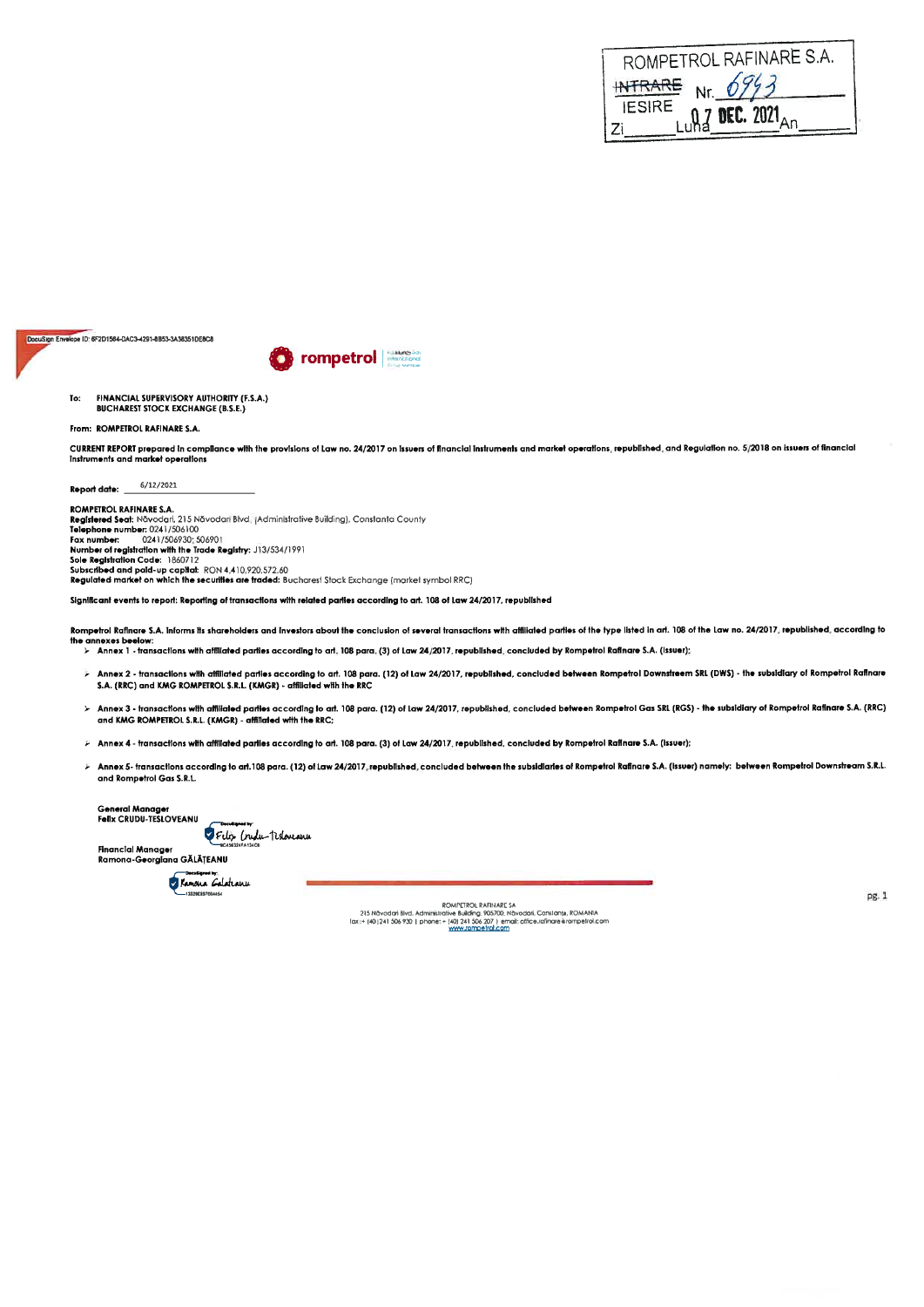*Annex 1* **-** *transactions with affiliated parties according to art. 108 para. (3) of Law 24/2017, republished, concluded by Rompetrol Rafinare S.A. (Issuer)*

| No.            | Name of the<br><b>Affiliate party</b>                                        | Nature of<br>the<br>relationship<br>with the<br><b>Affiliate</b> | Type and No. Contract,<br>date of conclusion                    | <b>Object of transactions</b> | <b>Guarantees constituted</b><br><b>Transaction value</b><br>$\overline{ }$                                                                                                                                                                                    |                                                                                                                                                                                                                                                                  | Terms and methods of<br>payment                       |
|----------------|------------------------------------------------------------------------------|------------------------------------------------------------------|-----------------------------------------------------------------|-------------------------------|----------------------------------------------------------------------------------------------------------------------------------------------------------------------------------------------------------------------------------------------------------------|------------------------------------------------------------------------------------------------------------------------------------------------------------------------------------------------------------------------------------------------------------------|-------------------------------------------------------|
|                | $\overline{2}$                                                               | 3                                                                | $\boldsymbol{\Lambda}$                                          | 5                             | $\boldsymbol{6}$                                                                                                                                                                                                                                               |                                                                                                                                                                                                                                                                  | 8                                                     |
|                |                                                                              |                                                                  | Transactions of ROMPETROL RAFINARE S.A. (Issuer) as Beneficiary |                               |                                                                                                                                                                                                                                                                |                                                                                                                                                                                                                                                                  |                                                       |
|                | KazMunayGas<br><b>Trading AG</b>                                             | Affiliate                                                        | 09455-RAFINARE-2021-<br>09; RR 3/03.09.2021                     | Purchase of raw materials     | USD 25,520,367                                                                                                                                                                                                                                                 | <b>NA</b>                                                                                                                                                                                                                                                        | 25 days after final price is<br>known                 |
| $\overline{2}$ | KazMunayGas<br>Trading AG                                                    | Affiliate                                                        | 09504-Rafinare-2021-11;<br>RR5/105.11.2021 (*)                  | Purchase of raw materials     | USD 24,358,950                                                                                                                                                                                                                                                 | <b>NA</b>                                                                                                                                                                                                                                                        | 45 days after loading<br>date                         |
| $\mathcal{S}$  | <b>UZINA</b><br><b>TERMOELECTRICA</b><br>MIDIA/ROMPETROL<br><b>ENERGY SA</b> | Affiliate                                                        | Notification no. 10 of<br>the Contract no.RR 2<br>/21.12.2020   | Thermal energy price change   | Contract value estimated for<br>2021 is LEI 152,424,310 as per<br>actual on 10 months - Lei<br>106,128,062 and LEI 46,296,248<br>estimated for 2 months as per<br>MOP _on last notification price.<br>In estimated value are included<br>CO2 certificates cost | The collection of delay penalties,<br>calculated from the day following the due<br>date and until the date of payment of the<br>main debt (exclusive). The percentage<br>value of the delay penalties is 0.05% / day<br>of delay (art. 20 a), from the contract. | Paiment term 45 days<br>from the invoice<br>reception |

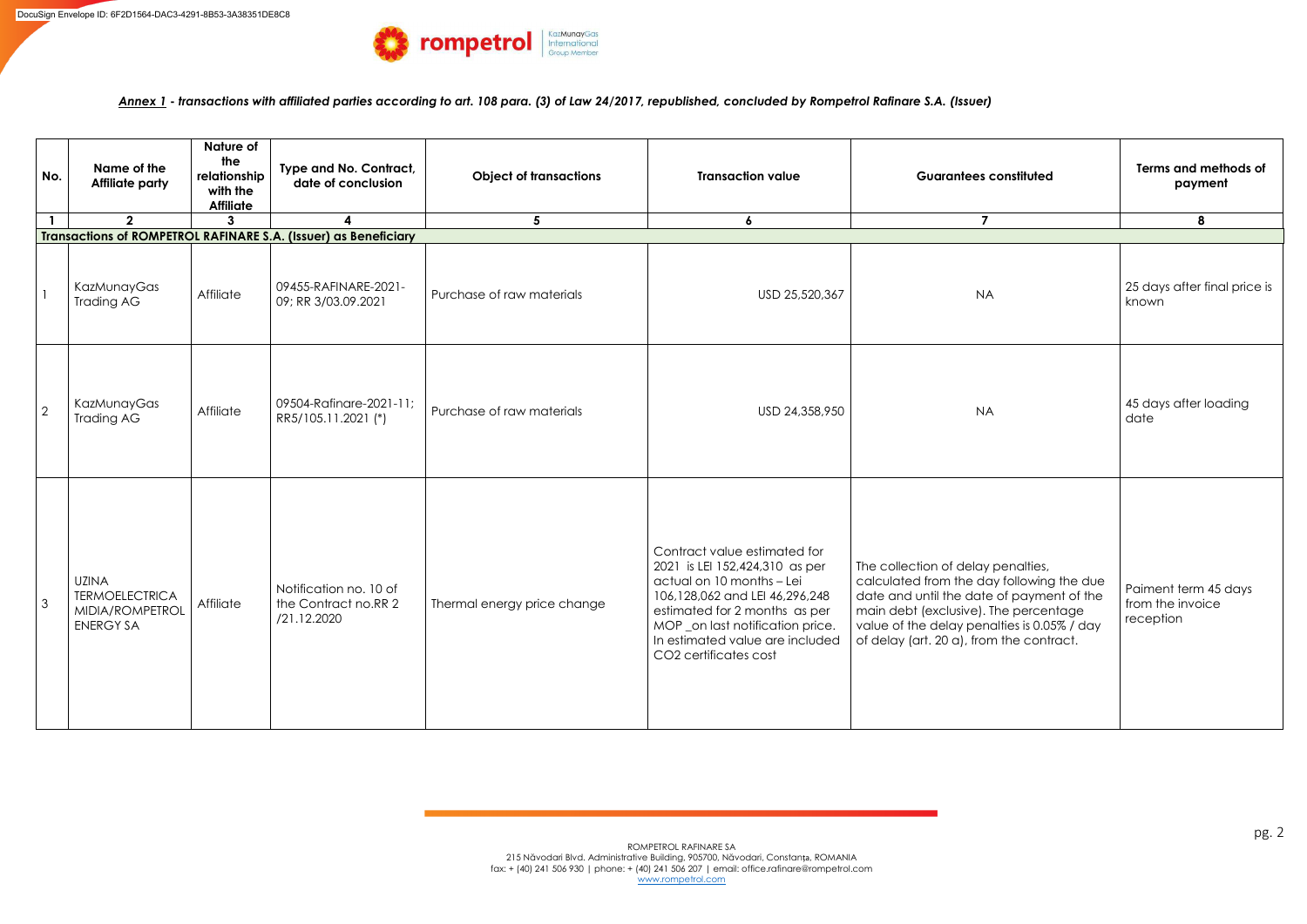| No.          | Name of the<br><b>Affiliate party</b> | Nature of<br>the<br>relationship<br>with the<br><b>Affiliate</b> | Type and No. Contract,<br>date of conclusion                                                                          | <b>Object of transactions</b> | <b>Transaction value</b>       | <b>Guarantees constituted</b>                                                                                                                                                                                                                                                                                                                                                                                                                                                                                                                                                                                                                                                                                                                                                                                                                                                                                                                                                                                                                                                                                                                                                                                                                                                                                                                                                                                                                                                                                                                                                                                                                                                                                                                                                                                                    | Terms and methods of<br>payment                                              |
|--------------|---------------------------------------|------------------------------------------------------------------|-----------------------------------------------------------------------------------------------------------------------|-------------------------------|--------------------------------|----------------------------------------------------------------------------------------------------------------------------------------------------------------------------------------------------------------------------------------------------------------------------------------------------------------------------------------------------------------------------------------------------------------------------------------------------------------------------------------------------------------------------------------------------------------------------------------------------------------------------------------------------------------------------------------------------------------------------------------------------------------------------------------------------------------------------------------------------------------------------------------------------------------------------------------------------------------------------------------------------------------------------------------------------------------------------------------------------------------------------------------------------------------------------------------------------------------------------------------------------------------------------------------------------------------------------------------------------------------------------------------------------------------------------------------------------------------------------------------------------------------------------------------------------------------------------------------------------------------------------------------------------------------------------------------------------------------------------------------------------------------------------------------------------------------------------------|------------------------------------------------------------------------------|
| $\mathbf{1}$ | $\mathbf{2}$                          | 3                                                                |                                                                                                                       | 5                             | 6                              |                                                                                                                                                                                                                                                                                                                                                                                                                                                                                                                                                                                                                                                                                                                                                                                                                                                                                                                                                                                                                                                                                                                                                                                                                                                                                                                                                                                                                                                                                                                                                                                                                                                                                                                                                                                                                                  | 8                                                                            |
| 4            | ROMINSERV S.R.L.                      | Affiliate                                                        | 2 orders submitted in<br>October 2021 based on<br>Contract RR<br>4/27.02.2019 and<br>Addendum no.1 from<br>19.09.2019 | Contractor                    | USD 1,925,954<br>(without VAT) | Except where the Parties agree otherwise in<br>writing or where the law imperatively<br>establishes a longer warranty period (such<br>as: the 36-month warranty period<br>applicable to works concerning<br>constructions in category C; the term 10<br>years from the receipt of the work for the<br>hidden defects of the construction, the<br>warranty period equal to the duration of<br>the construction, for the defects of the<br>resistance structure resulting from non-<br>compliance with the design and execution<br>rules in force at the date of its construction),<br>warranty will last for:<br>-12 (twelve) calendar months, starting with<br>the date of preparation of the MINUTES OF<br>RECEIPT AT THE END OF THE WORKS;<br>-12 (twelve) calendar months, starting with<br>the date of drawing up the MINUTES OF<br>RECEPTION AT COMMISSIONING, in the<br>case of the works mentioned in art.1.1.<br>paragraph 1) letter b) but not more than 15<br>months from the signing of the Minutes of<br>Reception at the Completion of the Works,<br>provided that the commissioning is not<br>postponed or prevented by causes<br>attributable to the Beneficiary, in which<br>case the warranty period will be 12 months<br>old and will start to run from the date of<br>preparation of the RECEPTION MINUTES AT<br>THE END OF THE WORKS.<br>Before the expiration of the Warranty Period<br>and within it, the Beneficiary will<br>immediately inform the Contractor about<br>all problems encountered in the works<br>performed (but not later than 2 days from<br>their knowledge), the potential causes that<br>caused the problems and of the<br>consequences that may occur, following<br>that the Parties decide together the<br>measures that are necessary to be<br>adopted, the term for remedying the | Payment within 30<br>working days from the<br>date of issuing the<br>invoice |

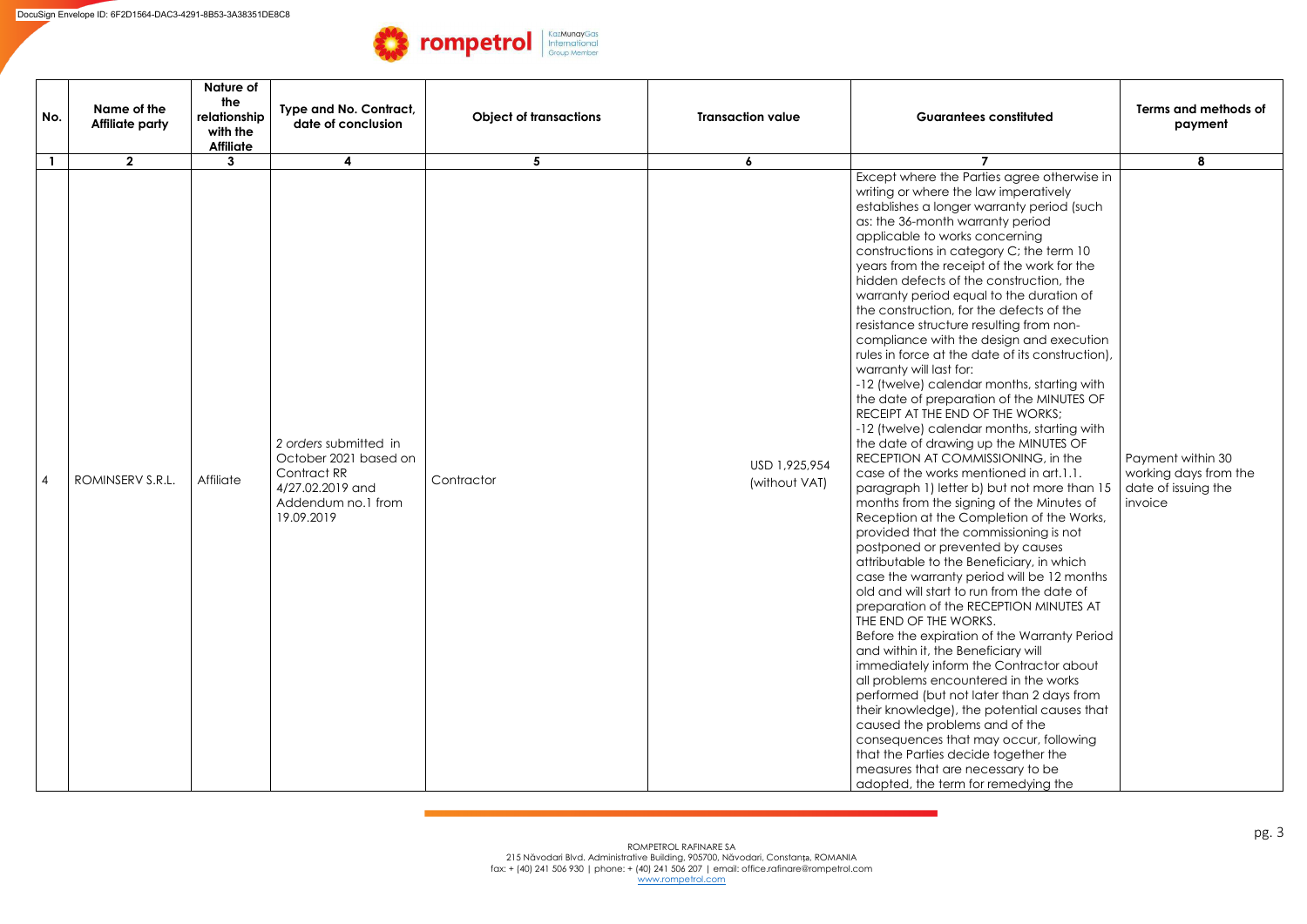| No.            | Name of the<br><b>Affiliate party</b> | Nature of<br>the<br>relationship<br>with the<br><b>Affiliate</b> | Type and No. Contract,<br>date of conclusion                                                                                                                | <b>Object of transactions</b> | <b>Transaction value</b> | <b>Guarantees constituted</b>                                                                                                                                                                                                                                                                                                                                                                                                                                                                                                                                                                                                                                                                                                                                                                               |                                                                                                               |
|----------------|---------------------------------------|------------------------------------------------------------------|-------------------------------------------------------------------------------------------------------------------------------------------------------------|-------------------------------|--------------------------|-------------------------------------------------------------------------------------------------------------------------------------------------------------------------------------------------------------------------------------------------------------------------------------------------------------------------------------------------------------------------------------------------------------------------------------------------------------------------------------------------------------------------------------------------------------------------------------------------------------------------------------------------------------------------------------------------------------------------------------------------------------------------------------------------------------|---------------------------------------------------------------------------------------------------------------|
|                | $\mathbf{2}$                          | $\mathbf{3}$                                                     | $\overline{\mathbf{4}}$                                                                                                                                     | 5 <sup>5</sup>                | $\boldsymbol{6}$         |                                                                                                                                                                                                                                                                                                                                                                                                                                                                                                                                                                                                                                                                                                                                                                                                             | 8                                                                                                             |
|                |                                       |                                                                  |                                                                                                                                                             |                               |                          | problems appeared depending on the<br>nature of the incident and its circumstances<br>and any other particular aspects.<br>The parties have established penalties for<br>delay of the obligation to pay in the<br>amount of 0.06% of the amount not paid in<br>time, for each day of delay; the value of<br>the delay penalties may not exceed 3% of<br>the amount on which they are calculated.<br>In addition, in case of late payment by the<br>Beneficiary, the Contractor is entitled to<br>request that the Beneficiary pay the<br>amount representing the exchange rate<br>difference between the date of actual<br>payment and the due date of the invoice,<br>taking into account the exchange rate<br>communicated by NBR for RON / USD or<br>RON / EUR, as the case may be, on the two<br>dates. |                                                                                                               |
| 5              | KazMunayGas<br>Trading AG             | Affiliate                                                        | <b>FINANCIAL SERVICES</b><br>CONTRACT - Crude oil<br>and Oil Products<br>06.05.2011                                                                         | Hedging - October 2021        | - USD 9,236,242          | <b>NA</b>                                                                                                                                                                                                                                                                                                                                                                                                                                                                                                                                                                                                                                                                                                                                                                                                   | 5 working days from<br>receiving the invoice, the<br>payment should be done<br>through electronic<br>transfer |
| 6              | KazMunayGas<br><b>Trading AG</b>      | Affiliate                                                        | Act Ad. 187 / 01.04.2021<br><b>Ia FINANCIAL SERVICES</b><br><b>CONTRACT - Refinery</b><br>Margin and Base<br><b>Operating Stock CTR RR</b><br>2/ 16.02.2011 | Hedging - October 2021        | $-$ USD 1,126,105        | <b>NA</b>                                                                                                                                                                                                                                                                                                                                                                                                                                                                                                                                                                                                                                                                                                                                                                                                   | 5 working days from<br>receiving the invoice, the<br>payment should be done<br>through electronic<br>transfer |
|                |                                       |                                                                  | Transactions of ROMPETROL RAFINARE S.A. (Issuer) as Supplier                                                                                                |                               |                          |                                                                                                                                                                                                                                                                                                                                                                                                                                                                                                                                                                                                                                                                                                                                                                                                             |                                                                                                               |
|                | KazMunayGas<br>Trading AG             | Affiliate                                                        | Add. 131/30.09.2021 -<br>Ctr RRC 2021-<br>1/30.12.2020                                                                                                      | Petroleum products sales      | USD 3,346,753            | <b>NA</b>                                                                                                                                                                                                                                                                                                                                                                                                                                                                                                                                                                                                                                                                                                                                                                                                   | 31 days after delivery,<br>transfer telegrafic                                                                |
| $\overline{2}$ | KazMunayGas<br><b>Trading AG</b>      | Affiliate                                                        | Add.132/02.10.2021 - Ctr<br>RRC 2021-1/30.12.2020                                                                                                           | Petroleum products sales      | USD 882,348              | <b>NA</b>                                                                                                                                                                                                                                                                                                                                                                                                                                                                                                                                                                                                                                                                                                                                                                                                   | 20 days after delivery,<br>transfer telegrafic                                                                |

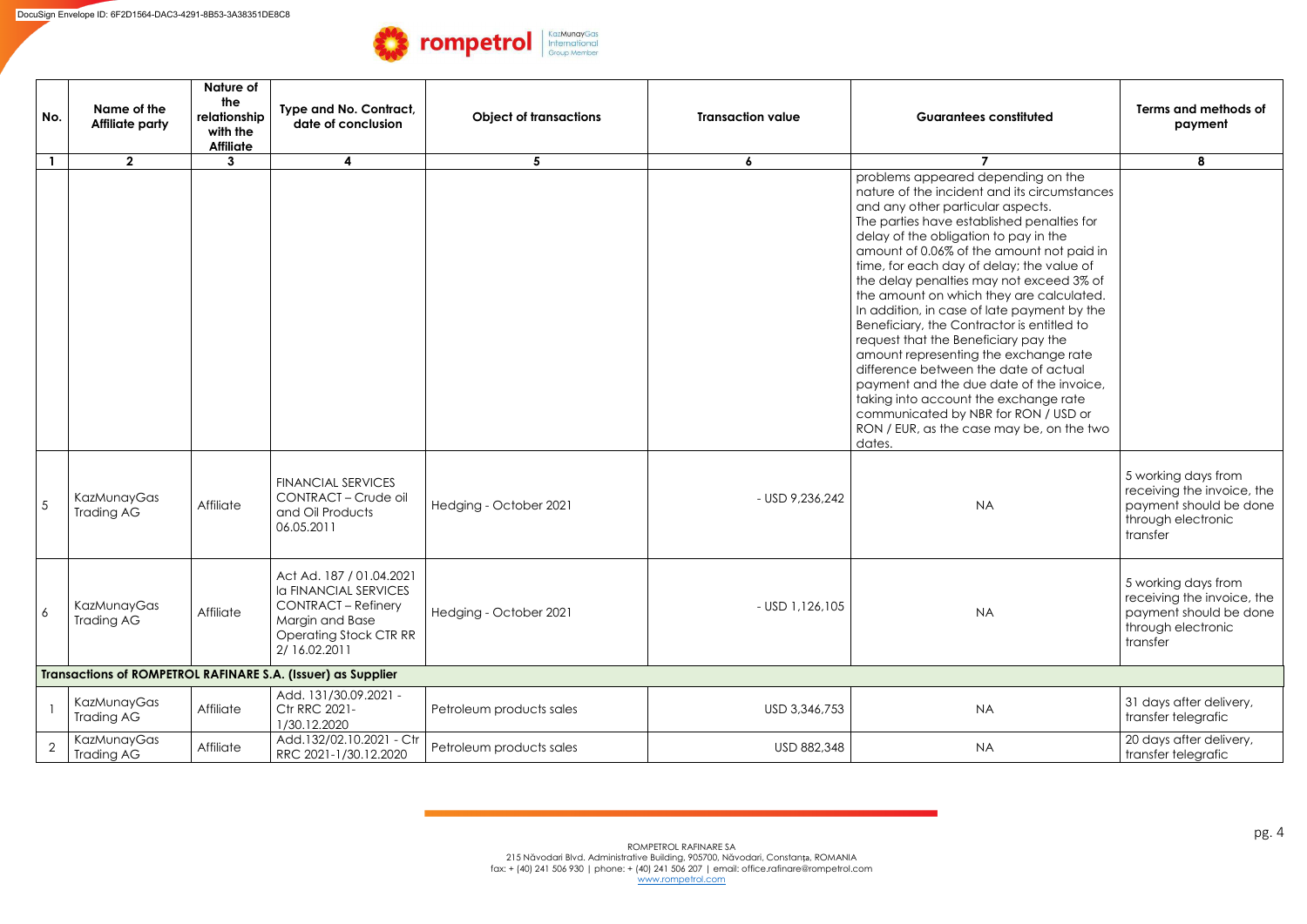| No.          | Name of the<br><b>Affiliate party</b> | Nature of<br>the<br>relationship<br>with the<br><b>Affiliate</b> | Type and No. Contract,<br><b>Object of transactions</b><br>date of conclusion |                          | <b>Transaction value</b> | <b>Guarantees constituted</b> | Terms and methods of<br>payment                                 |
|--------------|---------------------------------------|------------------------------------------------------------------|-------------------------------------------------------------------------------|--------------------------|--------------------------|-------------------------------|-----------------------------------------------------------------|
| $\mathbf{1}$ | $\overline{2}$                        | $\mathbf{3}$                                                     |                                                                               | 5                        | $\boldsymbol{6}$         | $\overline{7}$                | 8                                                               |
|              | KazMunayGas<br>Trading AG             | Affiliate                                                        | Add. 133/05.10.2021 -<br><b>Ctr RRC 2021-</b><br>1/30.12.2020                 | Petroleum products sales | USD 19,325,079           | <b>NA</b>                     | 12 calendar days after<br>delivery, transfer<br>telegrafic      |
|              | KazMunayGas<br>Trading AG             | Affiliate                                                        | Add.134/06.10.2021 - Ctr<br>RRC 2021-1/30.12.2020                             | Petroleum products sales | USD 948,163              | <b>NA</b>                     | 20 days after delivery,<br>transfer telegrafic                  |
|              | KazMunayGas<br>Trading AG             | Affiliate                                                        | Add.135/07.10.2021 - Ctr<br>RRC 2021-1/30.12.2020                             | Petroleum products sales | USD 899,795              | <b>NA</b>                     | 20 days after delivery,<br>transfer telegrafic                  |
| 6            | KazMunayGas<br>Trading AG             | Affiliate                                                        | Add. 136/08.10.2021 -<br><b>Ctr RRC 2021-</b><br>/30.12.2020                  | Petroleum products sales | USD 3,550,376            | <b>NA</b>                     | 31 days after delivery,<br>transfer telegrafic                  |
|              | KazMunayGas<br>Trading AG             | Affiliate                                                        | Add.137/08.10.2021 - Ctr<br>RRC 2021-1/30.12.2020                             | Petroleum products sales | USD 890,335              | <b>NA</b>                     | 20 days after delivery,<br>transfer telegrafic                  |
| 8            | KazMunayGas<br>Trading AG             | Affiliate                                                        | Add. 138/12.10.2021 -<br>Ctr RRC 2021-<br>1/30.12.2020                        | Petroleum products sales | USD 3,912,706            | <b>NA</b>                     | 6 days bank NY after<br>delivery, transfer<br>telegrafic/offset |
|              | KazMunayGas<br>Trading AG             | Affiliate                                                        | Add. 139/08.10.2021 -<br>Ctr RRC 2021-<br>1/30.12.2020                        | Petroleum products sales | USD 959,913              | <b>NA</b>                     | 20 days after delivery,<br>transfer telegrafic                  |
| 10           | KazMunayGas<br>Trading AG             | Affiliate                                                        | Add.140/14.10.2021 - Ctr<br>RRC 2021-1/30.12.2020                             | Petroleum products sales | USD 1,095,243            | <b>NA</b>                     | 20 days after delivery,<br>transfer telegrafic                  |
|              | KazMunayGas<br>Trading AG             | Affiliate                                                        | Add. 141/15.10.2021 -<br><b>Ctr RRC 2021-</b><br>1/30.12.2020                 | Petroleum products sales | USD 3,830,587            | <b>NA</b>                     | 31 days after delivery,<br>transfer telegrafic                  |
| 12           | KazMunayGas<br>Trading AG             | Affiliate                                                        | Add. 142/19.10.2021 -<br><b>Ctr RRC 2021-</b><br>1/30.12.2020                 | Petroleum products sales | USD 19,956,445           | <b>NA</b>                     | 11 days banK NY after<br>delivery, transfer<br>telegrafic       |
| 13           | KazMunayGas<br>Trading AG             | Affiliate                                                        | Add. 143/21.10.2021 -<br>Ctr RRC 2021-<br>1/30.12.2020                        | Petroleum products sales | USD 3,980,456            | <b>NA</b>                     | 31 days after delivery,<br>transfer telegrafic                  |
| 14           | KazMunayGas<br>Trading AG             | Affiliate                                                        | Add.144/23.10.2021 - Ctr<br>RRC 2021-1/30.12.2020                             | Petroleum products sales | USD 1,107,732            | <b>NA</b>                     | 20 days after delivery,<br>transfer telegrafic                  |
| 15           | KazMunayGas<br>Trading AG             | Affiliate                                                        | Add.145/24.10.2021 - Ctr<br>RRC 2021-1/30.12.2020                             | Petroleum products sales | USD 968,127              | <b>NA</b>                     | 20 days after delivery,<br>transfer telegrafic                  |

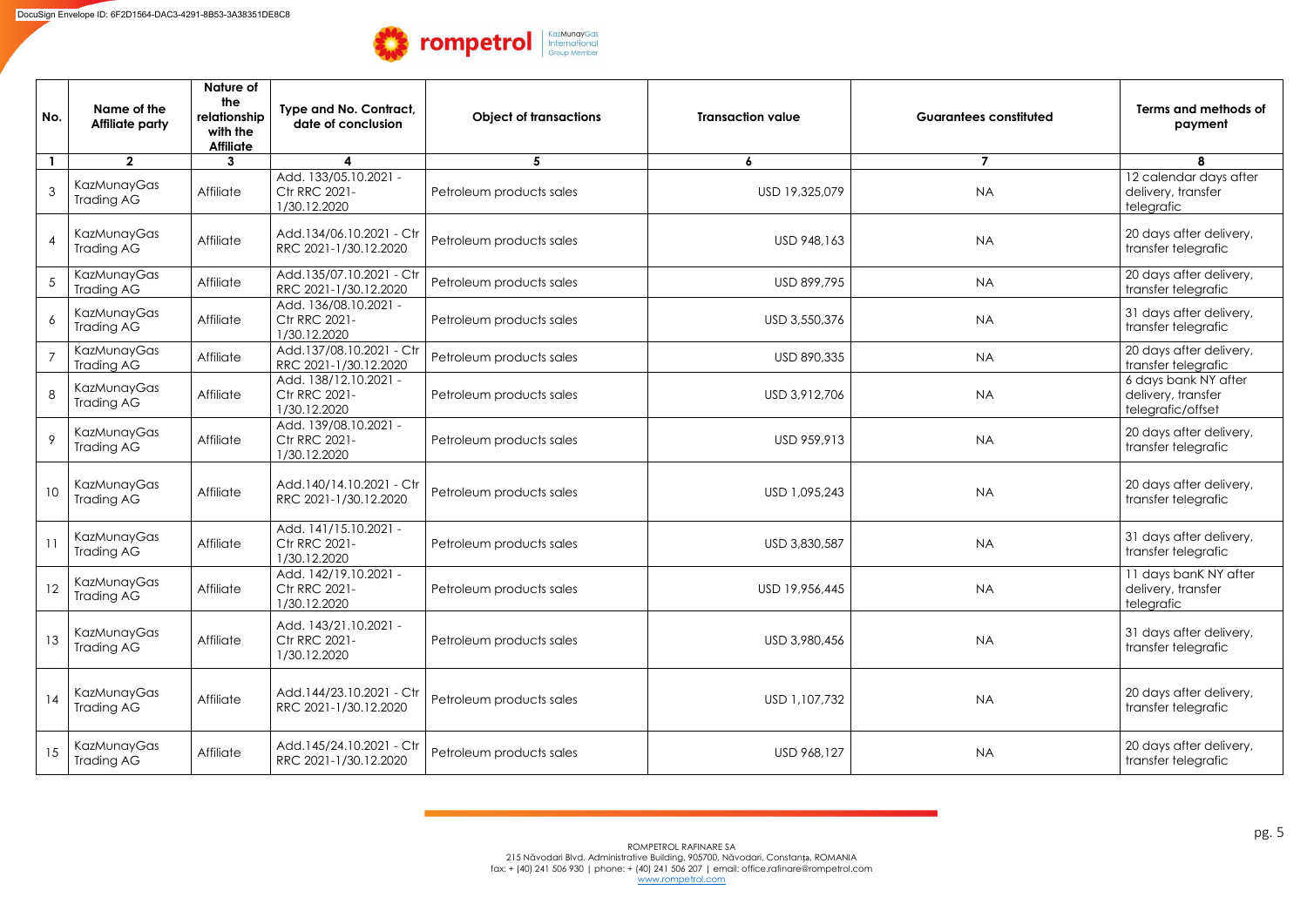| No. | Name of the<br><b>Affiliate party</b> | Nature of<br>the<br>relationship<br>with the<br><b>Affiliate</b> | Type and No. Contract,<br>date of conclusion                  | <b>Object of transactions</b> | <b>Transaction value</b> | <b>Guarantees constituted</b> | Terms and methods of<br>payment                           |
|-----|---------------------------------------|------------------------------------------------------------------|---------------------------------------------------------------|-------------------------------|--------------------------|-------------------------------|-----------------------------------------------------------|
|     | $\mathbf{2}$                          | $\mathbf{3}$                                                     | $\boldsymbol{4}$                                              | 5                             | 6                        | $\overline{7}$                | 8                                                         |
| 16  | KazMunayGas<br>Trading AG             | Affiliate                                                        | Add.146/25.10.2021 - Ctr<br>RRC 2021-1/30.12.2020             | Petroleum products sales      | USD 1,006,598            | <b>NA</b>                     | 20 days after delivery,<br>transfer telegrafic            |
| 17  | <b>KazMunayGas</b><br>Trading AG      | Affiliate                                                        | Add.147/25.10.2021 - Ctr<br>RRC 2021-1/30.12.2020             | Petroleum products sales      | USD 502,131              | <b>NA</b>                     | 20 days after delivery,<br>transfer telegrafic            |
| 18  | KazMunayGas<br><b>Trading AG</b>      | Affiliate                                                        | Add.148/27.10.2021 - Ctr<br>RRC 2021-1/30.12.2020             | Petroleum products sales      | USD 860,151              | <b>NA</b>                     | 20 days after delivery,<br>transfer telegrafic            |
| 19  | KazMunayGas<br>Trading AG             | Affiliate                                                        | Add. 149/29.10.2021 -<br><b>Ctr RRC 2021-</b><br>1/30.12.2020 | Petroleum products sales      | USD 17,694,636           | <b>NA</b>                     | 11 days bank NY after<br>delivery, transfer<br>telegrafic |
| 20  | KazMunayGas<br>Trading AG             | Affiliate                                                        | Add.150/02.11.2021 - Ctr<br>RRC 2021-1/30.12.2020             | Petroleum products sales      | USD 800,612              | <b>NA</b>                     | 20 days after delivery,<br>transfer telegrafic            |
| 21  | KazMunayGas<br>Trading AG             | Affiliate                                                        | Add. 151/03.11.2021 -<br>Ctr RRC 2021-<br>1/30.12.2020        | Petroleum products sales      | USD 4,118,344            | <b>NA</b>                     | 31 days after delivery,<br>transfer telegrafic            |
| 22  | KazMunayGas<br>Trading AG             | Affiliate                                                        | Add.152/05.11.2021 - Ctr<br>RRC 2021-1/30.12.2020             | Petroleum products sales      | USD 865,626              | <b>NA</b>                     | 20 days after delivery,<br>transfer telegrafic            |
| 24  | KazMunayGas<br>Trading AG             | Affiliate                                                        | Add.154/07.11.2021 - Ctr<br>RRC 2021-1/30.12.2020             | Petroleum products sales      | USD 942,732              | <b>NA</b>                     | 20 days after delivery,<br>transfer telegrafic            |
| 25  | KazMunayGas<br>Trading AG             | Affiliate                                                        | Add. 155/10.11.2021 -<br>Ctr RRC 2021-<br>1/30.12.2020        | Petroleum products sales      | USD 4,849,729            | <b>NA</b>                     | 31 days after delivery,<br>transfer telegrafic            |
| 26  | KazMunayGas<br>Trading AG             | Affiliate                                                        | Add.156/11.11.2021 - Ctr<br>RRC 2021-1/30.12.2020             | Petroleum products sales      | USD 1,200,523            | <b>NA</b>                     | 20 days after delivery,<br>transfer telegrafic            |
| 27  | <b>KazMunayGas</b><br>Trading AG      | Affiliate                                                        | Add. 157/12.11.2021 -<br><b>Ctr RRC 2021-</b><br>1/30.12.2020 | Petroleum products sales      | USD 3,932,937            | <b>NA</b>                     | 31 days after delivery,<br>transfer telegrafic            |
| 28  | KazMunayGas<br>Trading AG             | Affiliate                                                        | Add. 158/17.11.2021 -<br><b>Ctr RRC 2021-</b><br>1/30.12.2020 | Petroleum products sales      | USD 1,004,877            | <b>NA</b>                     | 20 days after delivery,<br>transfer telegrafic            |
| 29  | KazMunayGas<br>Trading AG             | Affiliate                                                        | Add. 159/17.11.2021 -<br><b>Ctr RRC 2021-</b><br>1/30.12.2020 | Petroleum products sales      | USD 187,262              | <b>NA</b>                     | 20 days after delivery,<br>transfer telegrafic            |

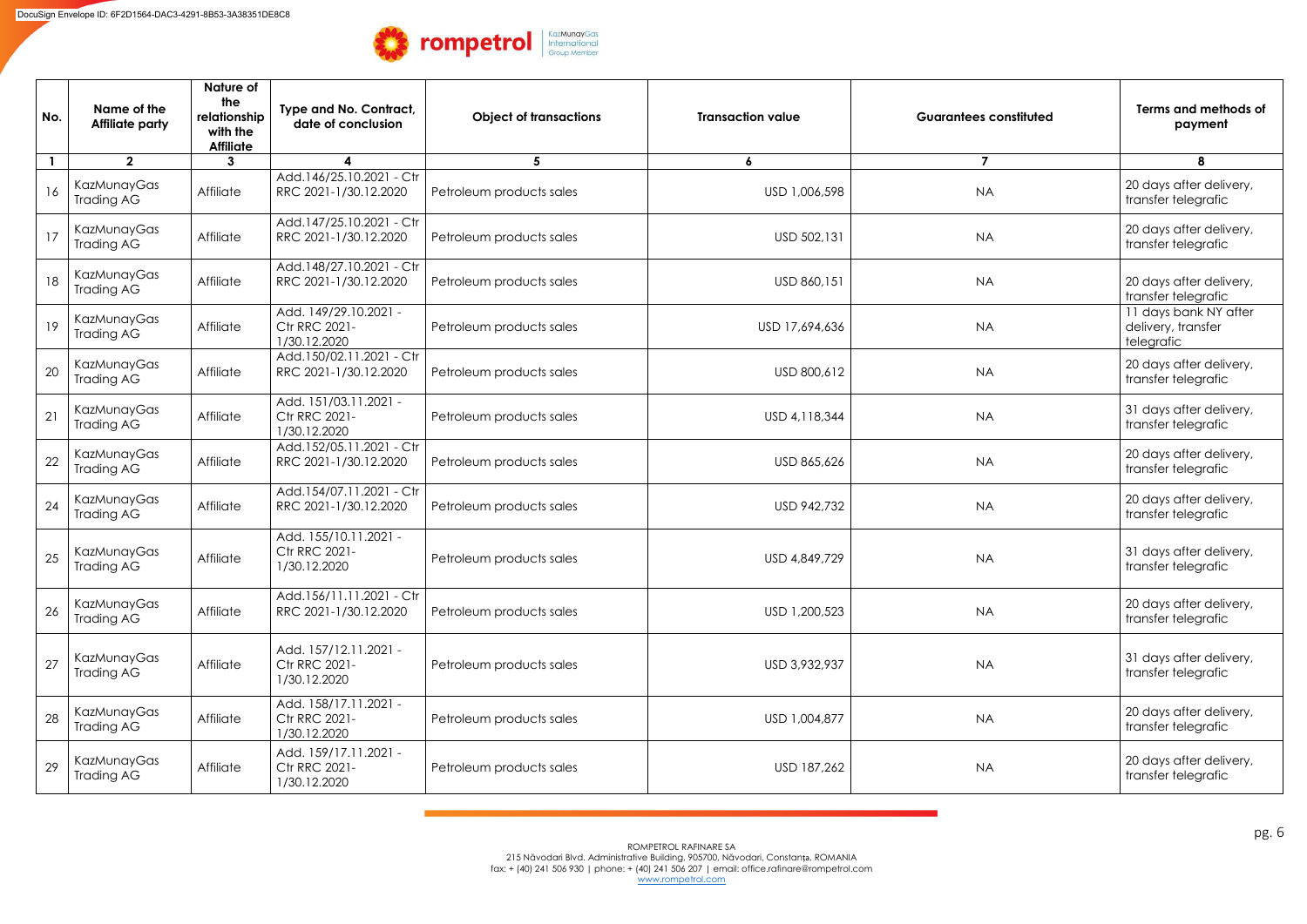| No. | Name of the<br><b>Affiliate party</b>                       | <b>Nature of</b><br>the<br>relationship<br>with the<br><b>Affiliate</b> | Type and No. Contract,<br>date of conclusion                                     | <b>Object of transactions</b>                                                                                                     | <b>Transaction value</b>                                                                                                                                                                                                                                                                                                                                                                                                                                                                                                       | <b>Guarantees constituted</b> | Terms and methods of<br>payment                                                                                                                                                                   |
|-----|-------------------------------------------------------------|-------------------------------------------------------------------------|----------------------------------------------------------------------------------|-----------------------------------------------------------------------------------------------------------------------------------|--------------------------------------------------------------------------------------------------------------------------------------------------------------------------------------------------------------------------------------------------------------------------------------------------------------------------------------------------------------------------------------------------------------------------------------------------------------------------------------------------------------------------------|-------------------------------|---------------------------------------------------------------------------------------------------------------------------------------------------------------------------------------------------|
|     | $\overline{2}$                                              | 3                                                                       | Other transactions concluded by Rompetrol Rafinare S.A. (Issuer) in October 2021 |                                                                                                                                   | $\boldsymbol{6}$                                                                                                                                                                                                                                                                                                                                                                                                                                                                                                               | $\overline{7}$                | 8                                                                                                                                                                                                 |
|     |                                                             |                                                                         |                                                                                  |                                                                                                                                   | The value of the average                                                                                                                                                                                                                                                                                                                                                                                                                                                                                                       |                               |                                                                                                                                                                                                   |
|     | <b>KMG ROMPETROL</b><br>SRL - as<br>Coordinating<br>Company | Affiliate                                                               | Loan agreement<br>registered under no. RR<br>3 from 04.08.2014                   | <b>Running of Available Funds</b><br>Optimization System of the<br>companies within the KMG<br>International Group (Cash pooling) | balance** of the RON cash<br>pooling account in October<br>2021 was<br>- RON 1,595,674,802.27 and the<br>net interest expense this month<br>was<br>- RON 5,209,718.02,<br>The value of the average<br>balance** of the USD cash<br>pooling account in October<br>2021 was<br>USD 4,144,302.66 and the net<br>interest income was USD<br>4,562.05.<br>The value of the average<br>balance** of the EUR cash<br>pooling account in October<br>2021 was<br>EUR 12,677,025.99 and the net<br>interest income was<br>EUR 20,083.12. | <b>NA</b>                     | For the Loan/ Credit:<br>daily depending on the<br>payment needs or<br>maturity date (one year<br>from the signing date<br>which is the contract<br>termination date) for the<br>existing balance |

**(\*)** Contracts/addendums with an estimated value (the final value is not known at the reporting time or the contract/add is applied for the subsequent period) **(\*\*)** The average balance was calculated based on daily balances, which in some days had the nature of claim, and in others - the nature of debt

| Company                 | Nature of     | <b>Related party</b>            | Nature of        | Currency    | <b>Balances as of 30.09.2021</b> |                    |
|-------------------------|---------------|---------------------------------|------------------|-------------|----------------------------------|--------------------|
| <b>Name</b>             | relationship  | <b>Name</b>                     | relationship     |             | <b>Receivables</b>               | <b>Liabilities</b> |
| Rompetrol Rafinare S.A. | <b>Issuer</b> | KazMunayGas Trading AG          | <b>Affiliate</b> | <b>USD</b>  | 31,562,178.74                    | 763,881,834.95     |
|                         |               |                                 |                  | <b>EURO</b> | 197,738.00                       |                    |
| Rompetrol Rafinare S.A. | Issuer        | Uzina Termoelectrica Midia S.A. | Affiliate        | <b>RON</b>  | 4,244,031.39                     | 11,992,050.79      |
| Rompetrol Rafinare S.A. | <b>Issuer</b> | <b>ROMINSERV SRL</b>            | Affiliate        | <b>RON</b>  | 900,283.02                       | 66,831,392.51      |
| Rompetrol Rafinare S.A. | <b>Issuer</b> | KMG ROMPETROL S.R.L.            | <b>Affiliate</b> | <b>RON</b>  | ,782,576.88                      | 1,573,286,085.30   |
|                         |               |                                 |                  | <b>USD</b>  | 874, 357. 32                     | 170,695.59         |
|                         |               |                                 |                  | <b>EURO</b> | 13,802,594.95                    |                    |

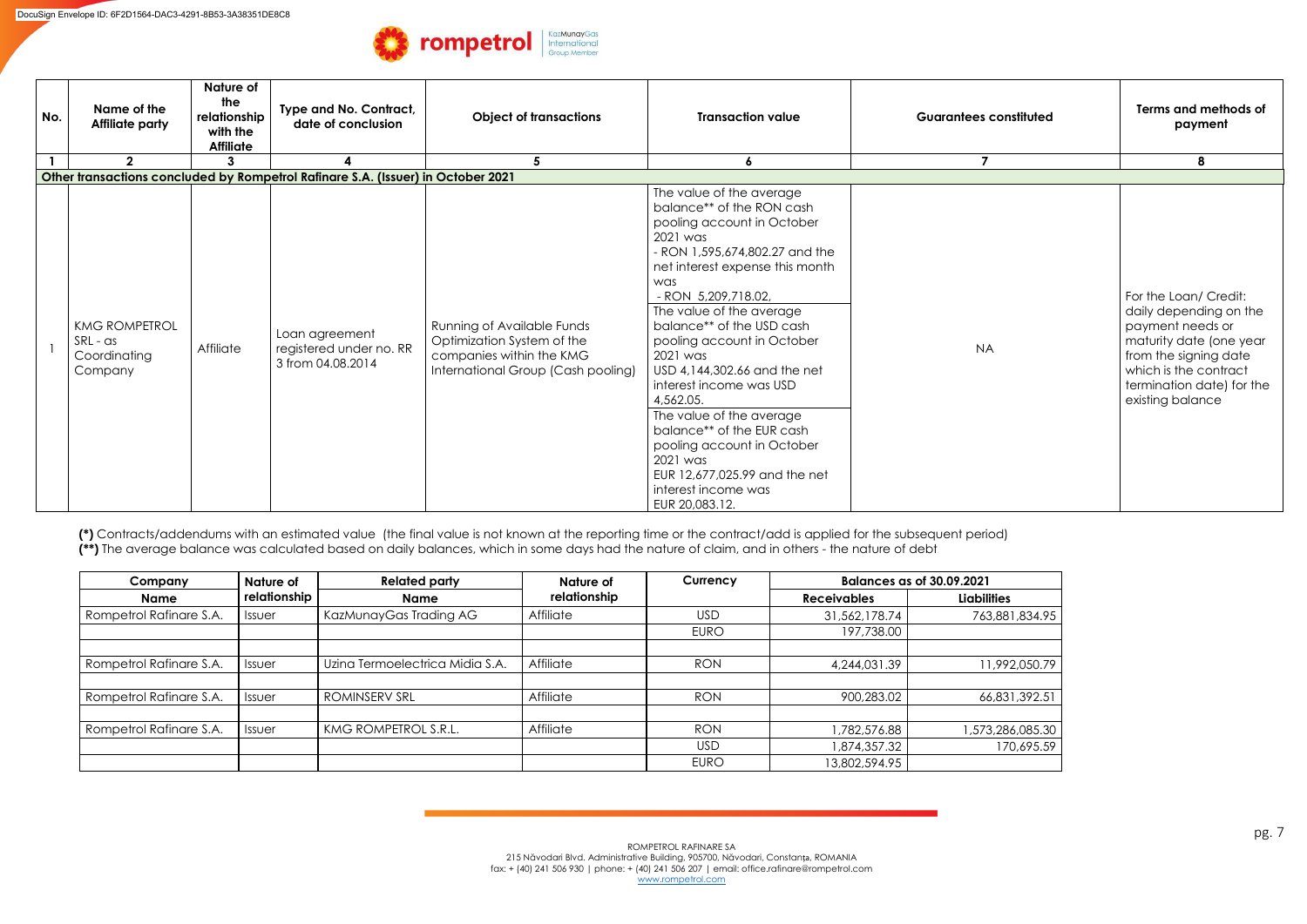pg. 8

*Abbreviations:* 

NA - not applicable MOP-Monthly Operational Plan B/L - Bill of Lading

> **General Manager Felix CRUDU-TESLOVEANU**



**Financial Manager Ramona-Georgiana GĂLĂŢEANU** 



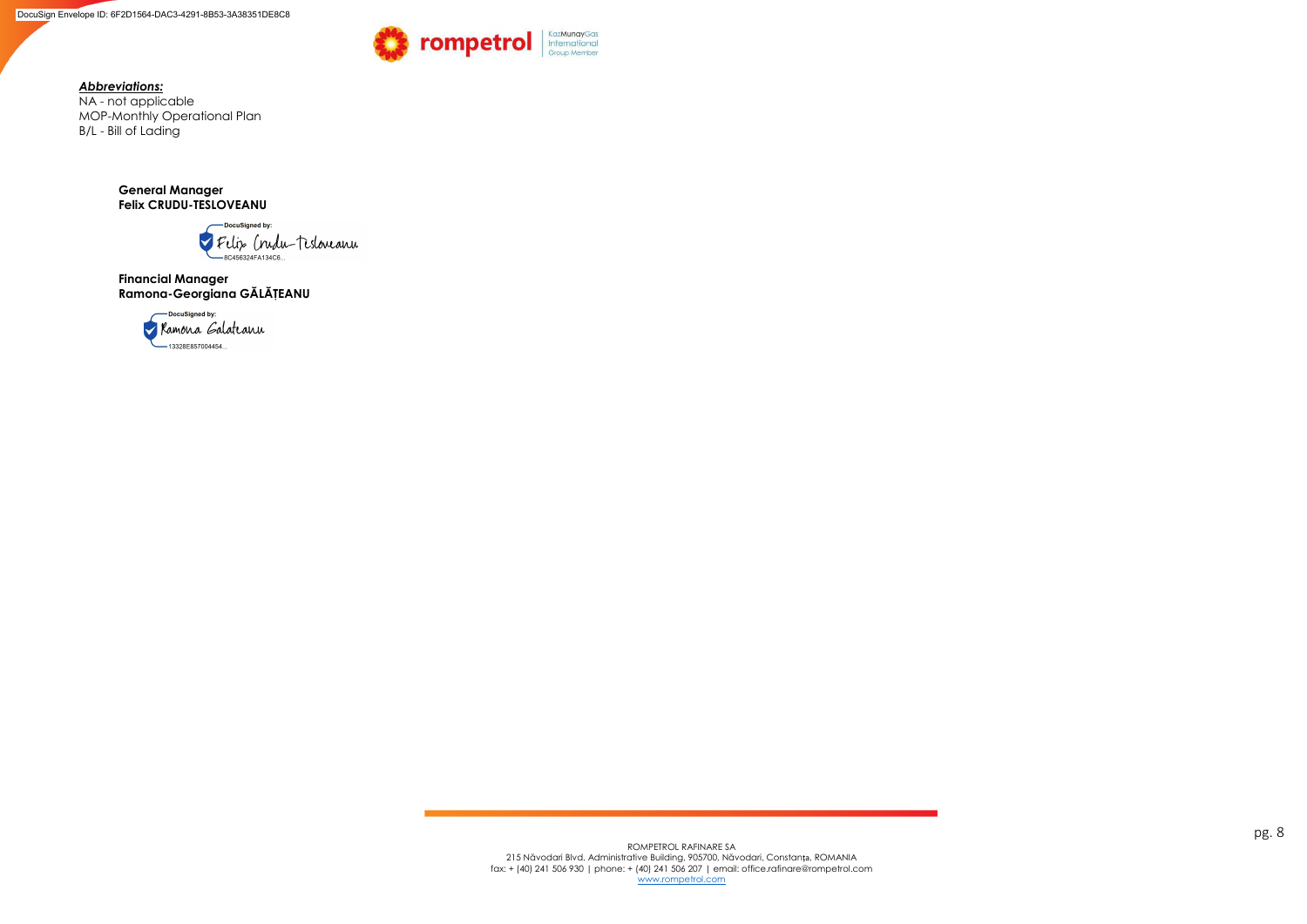pg. 9

ROMPETROL RAFINARE SA 215 Năvodari Blvd. Administrative Building, 905700, Năvodari, Constanța, ROMANIA fax: + (40) 241 506 930 | phone: + (40) 241 506 207 | email: office.rafinare@rompetrol.com [www.rompetrol.com](http://www.rompetrol.com/) 

*Annex 2 - transactions with affiliated parties according to art. 108 para. (12) of Law 24/2017, republished, concluded between Rompetrol Downstream SRL (DWS) - the subsidiary of Rompetrol Rafinare S.A. (RRC) and KMG Rompetrol S.R.L. (KMGR) - affiliated with the RRC*



| No. | Type and No.<br>Contract, date of<br>conclusion                  | <b>Object of transactions</b>                                                                                                | <b>Transaction value</b>                                                                                                                                                                                                                                                                                                                                                                                                                                                      | <b>Guarantees constituted</b> | <b>Terms and metho</b>                                                                                                |  |  |  |  |  |
|-----|------------------------------------------------------------------|------------------------------------------------------------------------------------------------------------------------------|-------------------------------------------------------------------------------------------------------------------------------------------------------------------------------------------------------------------------------------------------------------------------------------------------------------------------------------------------------------------------------------------------------------------------------------------------------------------------------|-------------------------------|-----------------------------------------------------------------------------------------------------------------------|--|--|--|--|--|
|     |                                                                  |                                                                                                                              |                                                                                                                                                                                                                                                                                                                                                                                                                                                                               | 5                             |                                                                                                                       |  |  |  |  |  |
|     | DWS - as Participant Company (Member of the cash pooling System) |                                                                                                                              |                                                                                                                                                                                                                                                                                                                                                                                                                                                                               |                               |                                                                                                                       |  |  |  |  |  |
|     | <b>KMGR - as Coordinating Company</b>                            |                                                                                                                              | The value of the average balance*                                                                                                                                                                                                                                                                                                                                                                                                                                             |                               |                                                                                                                       |  |  |  |  |  |
|     | Loan agreement<br>from 25.08.2014                                | <b>Running of Available Funds</b><br>Optimization System of the<br>companies within the<br>Rompetrol Group (Cash<br>pooling) | of the RON cash pooling account in<br>October 2021 was<br>RON 1,057,474,801 and the net<br>interest income this month was<br>RON 3,153,800<br>The value of the average balance*<br>of the USD cash pooling account in<br>October 2021 was - USD 28,384,964<br>and the net interest expense was<br>- USD 63.352<br>The value of the average balance*<br>of the EUR cash pooling account in<br>October 2021 was - EUR 42,130 and<br>the net interest expense was<br>- EUR 70.10 | <b>NA</b>                     | For the Loan/ Credit: daily dependir<br>maturity date (one year from the sig<br>termination date) for the existing bo |  |  |  |  |  |

**(\*)** The average balance was calculated based on daily balances, which in some days had the nature of claim, and in others - the nature of debt

| Company                        | Nature of                            |                      | Nature of                              |                         | <b>Currency</b> | <b>Balances as of 30,09.2021</b> |                    |
|--------------------------------|--------------------------------------|----------------------|----------------------------------------|-------------------------|-----------------|----------------------------------|--------------------|
| <b>Name</b>                    | relationship with<br>the Issuer      | <b>Name</b>          | relationship with the<br><b>Issuer</b> | <b>Transaction Name</b> |                 | <b>Receivables</b>               | <b>Liabilities</b> |
| Rompetrol Downstream<br>S.R.L. | Subsidiary of RRC<br>$(Iss \cup er)$ | KMG ROMPETROL S.R.L. | Affiliate                              | Cash pooling            | <b>RON</b>      | 1,057,933,874                    | 820,080            |
|                                |                                      |                      |                                        | Cash pooling            | <b>USD</b>      | 20,913,646                       | 48,364,645         |
|                                |                                      |                      |                                        | Cash pooling            | <b>EUR</b>      |                                  | 42,378             |

*Abbreviations:* 

NA - not applicable



**General Manager of Rompetrol Rafinare SA Financial Manager of Rompetrol Rafinare SA Felix CRUDU-TESLOVEANU Ramona-Georgiana GĂLĂŢEANU** 

> DocuSianed by Xamona Galateanu -13328E857004454.

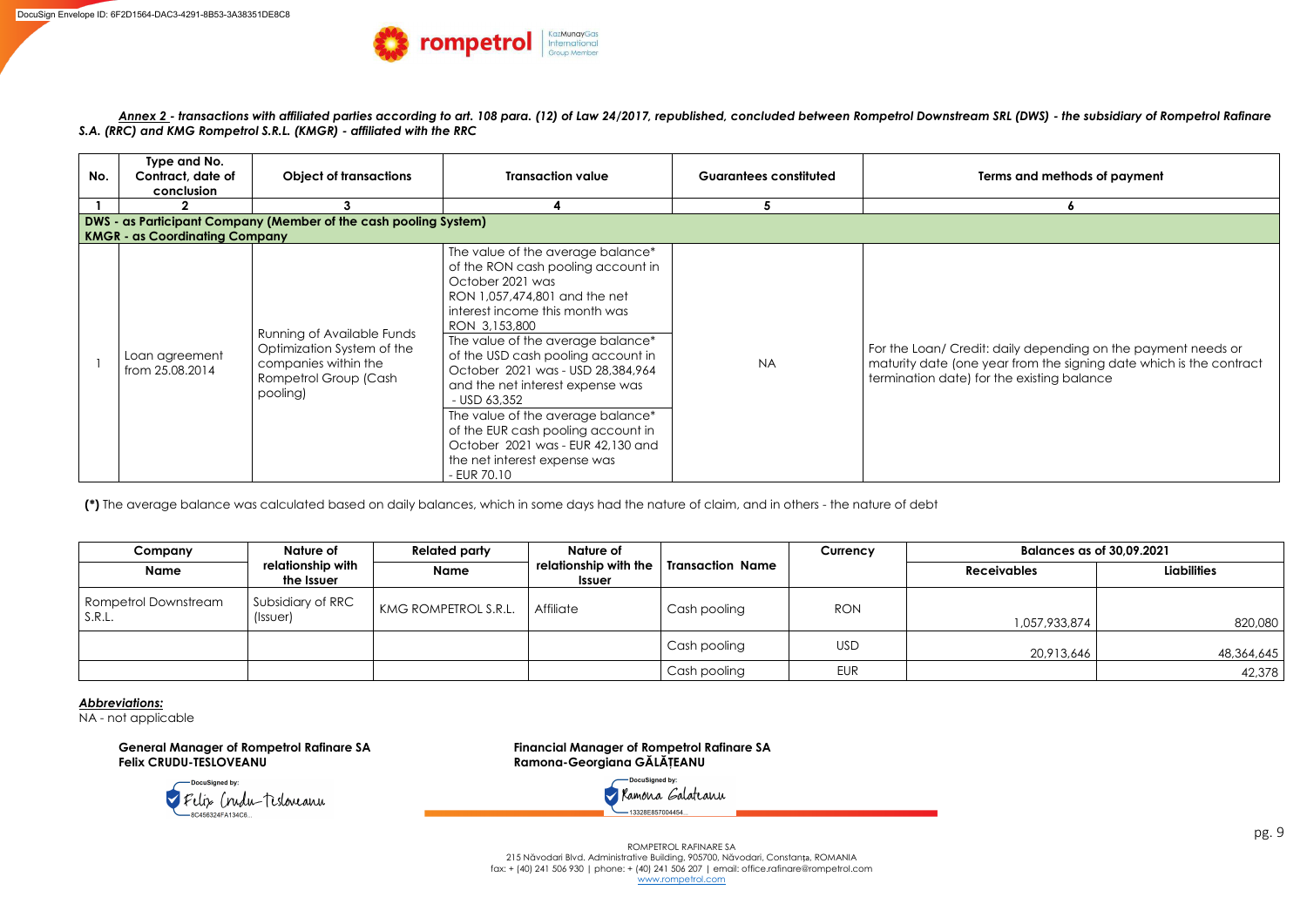pg. 10

ROMPETROL RAFINARE SA 215 Năvodari Blvd. Administrative Building, 905700, Năvodari, Constanța, ROMANIA fax: + (40) 241 506 930 | phone: + (40) 241 506 207 | email: office.rafinare@rompetrol.com [www.rompetrol.com](http://www.rompetrol.com/) 

*Annex 3 - transactions with affiliated parties according to art. 108 para. (12) of Law 24/2017, republished, concluded between Rompetrol Gas SRL (RGS) - the subsidiary of Rompetrol Rafinare S.A. (RRC) and KMG ROMPETROL S.R.L. (KMGR) - affiliated with the RRC, respectively ROMPETROL BULGARIA JSC - affiliated with the RRC* 

| No.            | Type and No.<br>Contract, date of<br>conclusion    | <b>Object of transactions</b><br><b>Transaction value</b><br>3                                                        |                                                                                                                                                                                                                                                                                                                                                    | <b>Guarantees constituted</b> | <b>Terms and metho</b>                                                                                                   |
|----------------|----------------------------------------------------|-----------------------------------------------------------------------------------------------------------------------|----------------------------------------------------------------------------------------------------------------------------------------------------------------------------------------------------------------------------------------------------------------------------------------------------------------------------------------------------|-------------------------------|--------------------------------------------------------------------------------------------------------------------------|
|                |                                                    | RGS: as Participant Company (Member of the cash pooling System)                                                       |                                                                                                                                                                                                                                                                                                                                                    |                               |                                                                                                                          |
|                | <b>KMGR - as Coordinating Company</b>              |                                                                                                                       |                                                                                                                                                                                                                                                                                                                                                    |                               |                                                                                                                          |
|                | Loan agreement<br>from 25.08.2014                  | Running of Available Funds<br>Optimization System of the<br>companies within the<br>Rompetrol Group (Cash<br>pooling) | The value of the average balance* of the<br>RON cash pooling account October 2021<br>was RON 285,750,356.06 and the net<br>interest income this month was<br>RON 923,612.81<br>The value of the average balance* of the<br>USD cash pooling account in October<br>2021 was - USD 40,432,179.76 and the net<br>interest expense was - USD 89,800.25 | <b>NA</b>                     | For the Loan/ Credit: daily dependir<br>maturity date (one year from the signal<br>termination date) for the existing bo |
|                | <b>RGS: as Seller</b>                              |                                                                                                                       |                                                                                                                                                                                                                                                                                                                                                    |                               |                                                                                                                          |
|                | <b>ROMPETROL BULGARIA JSC: as Buyer</b>            |                                                                                                                       |                                                                                                                                                                                                                                                                                                                                                    |                               |                                                                                                                          |
| $\overline{2}$ | Sale-Purchase<br>Contract RGS<br>No:155/17.10.2019 | Sale of products (Liquefied<br>petroleum gas, commercial<br>propane butane 40/60) during<br>January-October 2021      | 10,057,887.56 USD                                                                                                                                                                                                                                                                                                                                  |                               | 35 days from the date of invoicing                                                                                       |



**(\*)** The average balance was calculated based on daily balances, which in some days had the nature of claim, and in others - the nature of debt

| Company              | <b>Nature of relationship</b>                                 | <b>Related party</b>             | Nature of                                 | <b>Transaction Name</b> | Currency   | <b>Balances as of 30,09.2021</b> |                    |
|----------------------|---------------------------------------------------------------|----------------------------------|-------------------------------------------|-------------------------|------------|----------------------------------|--------------------|
| <b>Name</b>          | with the Issuer                                               | <b>Name</b>                      | relationship<br>with the<br><b>Issuer</b> |                         |            | <b>Receivables</b>               | <b>Receivables</b> |
| Rompetrol Gas S.R.L. | Subsidiary of RRC (Issuer)   KMG ROMPETROL S.R.L.   Affiliate |                                  |                                           | Cash pooling            | <b>RON</b> | 256,374,636.91                   |                    |
|                      |                                                               |                                  |                                           | Cash pooling-interest   | <b>RON</b> | 642,313.94                       |                    |
|                      |                                                               |                                  |                                           | Cash pooling            | <b>USD</b> |                                  | 39,334,786.76      |
|                      |                                                               |                                  |                                           | Cash pooling-interest   | <b>USD</b> |                                  | 77,749.10          |
| Rompetrol Gas S.R.L. | Subsidiary of RRC (Issuer                                     | ROMPETROL BULGARIA<br><b>JSC</b> | Affiliate                                 | Sale – purchase         | <b>USD</b> |                                  | 343.10             |

# *Abbreviations:*

NA - not applicable **General Manager of Rompetrol Rafinare SA Financial Manager of Rompetrol Rafinare SA** 

**Felix CRUDU-TESLOVEANU Ramona-Georgiana GĂLĂŢEANU** 



V Felix Crudu-Tesloveanu -<br>8C456324FA134C6..

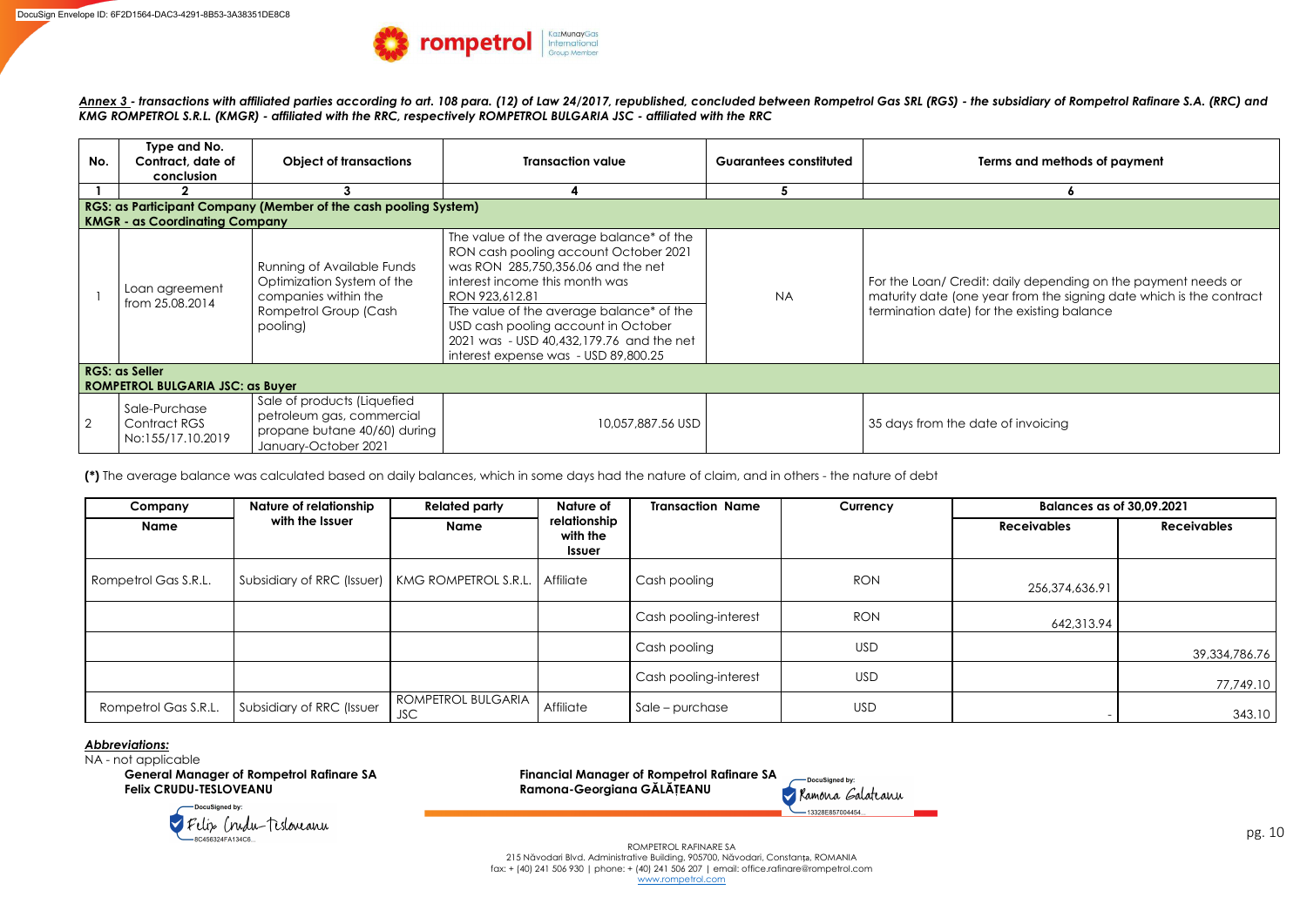*Annex 4 - transactions with affiliated parties according to art. 108 para. (3) of Law 24/2017, republished, concluded by Rompetrol Rafinare S.A. (Issuer);* 

| No.             | <b>Name of the Affiliate party</b>                              | Nature of the<br>relationship with<br>the Affiliate | Type and No. Contract,<br>date of conclusion | Object of<br>transactions    | <b>Transaction value</b> | <b>Guarantees constituted</b> | Terms and methods of<br>payment       |  |  |
|-----------------|-----------------------------------------------------------------|-----------------------------------------------------|----------------------------------------------|------------------------------|--------------------------|-------------------------------|---------------------------------------|--|--|
|                 | $\overline{2}$                                                  | 3                                                   | 4                                            | $5\overline{)}$              | 6                        | $\overline{\mathbf{z}}$       | 8                                     |  |  |
|                 | Transactions of ROMPETROL RAFINARE S.A. (Issuer) as Beneficiary |                                                     |                                              |                              |                          |                               |                                       |  |  |
|                 | KazMunayGas Trading AG                                          | Afiliat                                             | 09447-RAFINARE-2021-09                       | Purchase of raw<br>materials | USD 13,158,383           | <b>NA</b>                     | 25 days after final price is<br>known |  |  |
| $\overline{2}$  | KazMunayGas Trading AG                                          | Afiliat                                             | 09373-RAFINARE-2021-07;<br>RR 3/07.07.2021   | Purchase of raw<br>materials | USD 3,728,630            | <b>NA</b>                     | 30 days after B/L date                |  |  |
| 3               | KazMunayGas Trading AG                                          | Afiliat                                             | 09374-RAFINARE-2021-<br>07_RR2/07.07.2021    | Purchase of raw<br>materials | USD 13,822,322           | <b>NA</b>                     | 5 days after B/L date                 |  |  |
|                 | KazMunayGas Trading AG                                          | Afiliat                                             | 09439-RAFINARE-2021-<br>08/20.08.2021        | Purchase of raw<br>materials | USD 13,338,883           | <b>NA</b>                     | 25 days after B/L date                |  |  |
| $5\overline{)}$ | KazMunayGas Trading AG                                          | Afiliat                                             | 09496-Rafinare-2021-<br>10/RR1/14.10.2021    | Purchase of raw<br>materials | USD 4,889,028            | <b>NA</b>                     | 30 days after B/L date                |  |  |
| 6               | KazMunayGas Trading AG                                          | Afiliat                                             | 09470-Rafinare-2021-10;<br>RR3/10.09.2021    | Purchase of raw<br>materials | USD 11,542,014           | <b>NA</b>                     | 28 days after B/L date                |  |  |
|                 | KazMunayGas Trading AG                                          | Afiliat                                             | 09471-Rafinare-2021-10;<br>RR3/17.09.2021    | Purchase of raw<br>materials | USD 4,242,544            | <b>NA</b>                     | 28 days after B/L date                |  |  |

*Abbreviations:* 

NA - not applicable B/L - Bill of Lading

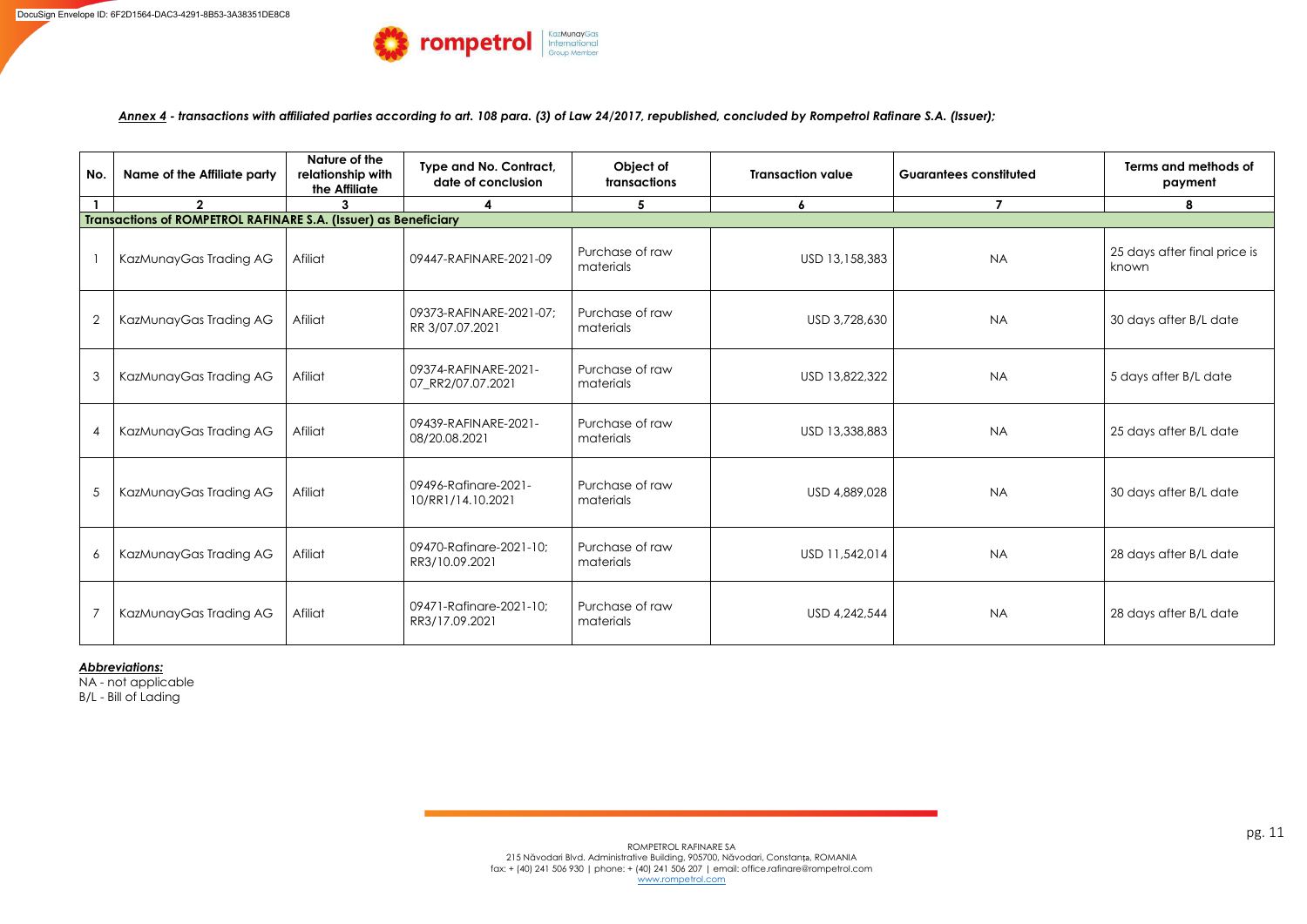| Company                   |                        | <b>Related party</b>   |                    | Currency    | <b>Balances as of 30.09.2021</b> |                    |
|---------------------------|------------------------|------------------------|--------------------|-------------|----------------------------------|--------------------|
| <b>Name</b>               | Nature of relationship | <b>Name</b>            | <b>Receivables</b> |             | <b>Receivables</b>               | <b>Liabilities</b> |
| I Rompetrol Rafinare S.A. | <b>Issuer</b>          | KazMunayGas Trading AG | Affiliate          | <b>USD</b>  | ا 1,562,178.74 اد                | 763.881.834,95     |
|                           |                        |                        |                    | <b>EURO</b> | 197,738.00                       |                    |

**General Manager of Rompetrol Rafinare S.A. Felix CRUDU-TESLOVEANU** 



**Financial Manager of Rompetrol Rafinare S.A. Ramona-Georgiana GĂLĂŢEANU**